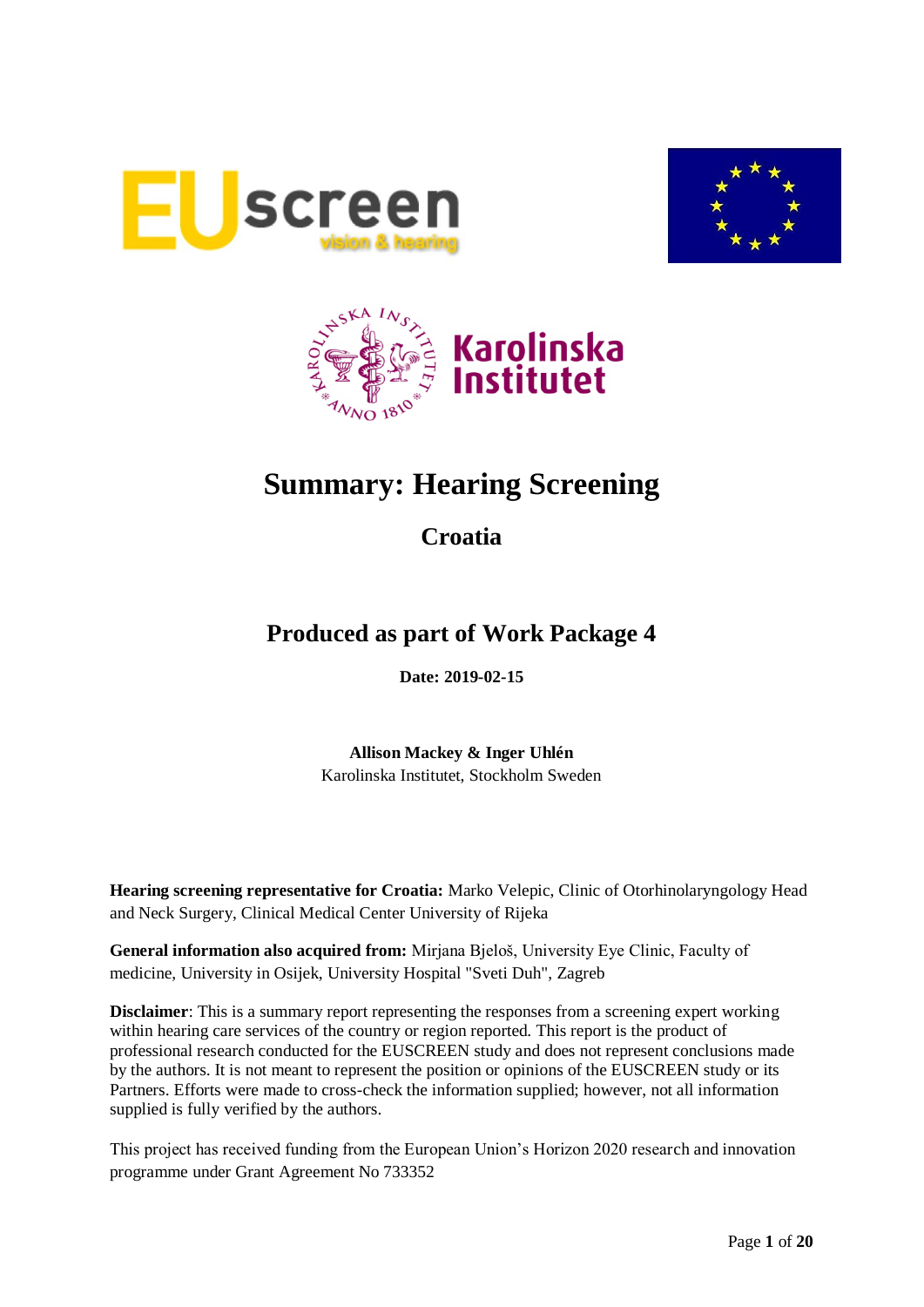

# **Table of Contents**

| 1. |      |  |
|----|------|--|
| 2. |      |  |
| 3. |      |  |
|    | 3.1. |  |
|    | 3.2. |  |
|    | 3.3. |  |
| 4. |      |  |
| 5. |      |  |
|    | 5.1. |  |
|    | 5.2. |  |
|    | 5.3. |  |
|    | 5.4. |  |
| 6. |      |  |
|    | 6.1. |  |
|    | 6.2. |  |
|    | 6.3. |  |
| 7. |      |  |
|    |      |  |
|    | 7.1. |  |
|    | 7.2. |  |
|    | 7.3. |  |
| 8. |      |  |
|    | 8.1. |  |
|    | 8.2. |  |
|    | 8.3. |  |
|    | 8.4. |  |
|    | 8.5. |  |
|    | 8.6. |  |
| 9. |      |  |
|    | 9.1. |  |
|    | 9.2. |  |
|    | 9.3. |  |
|    | 9.4. |  |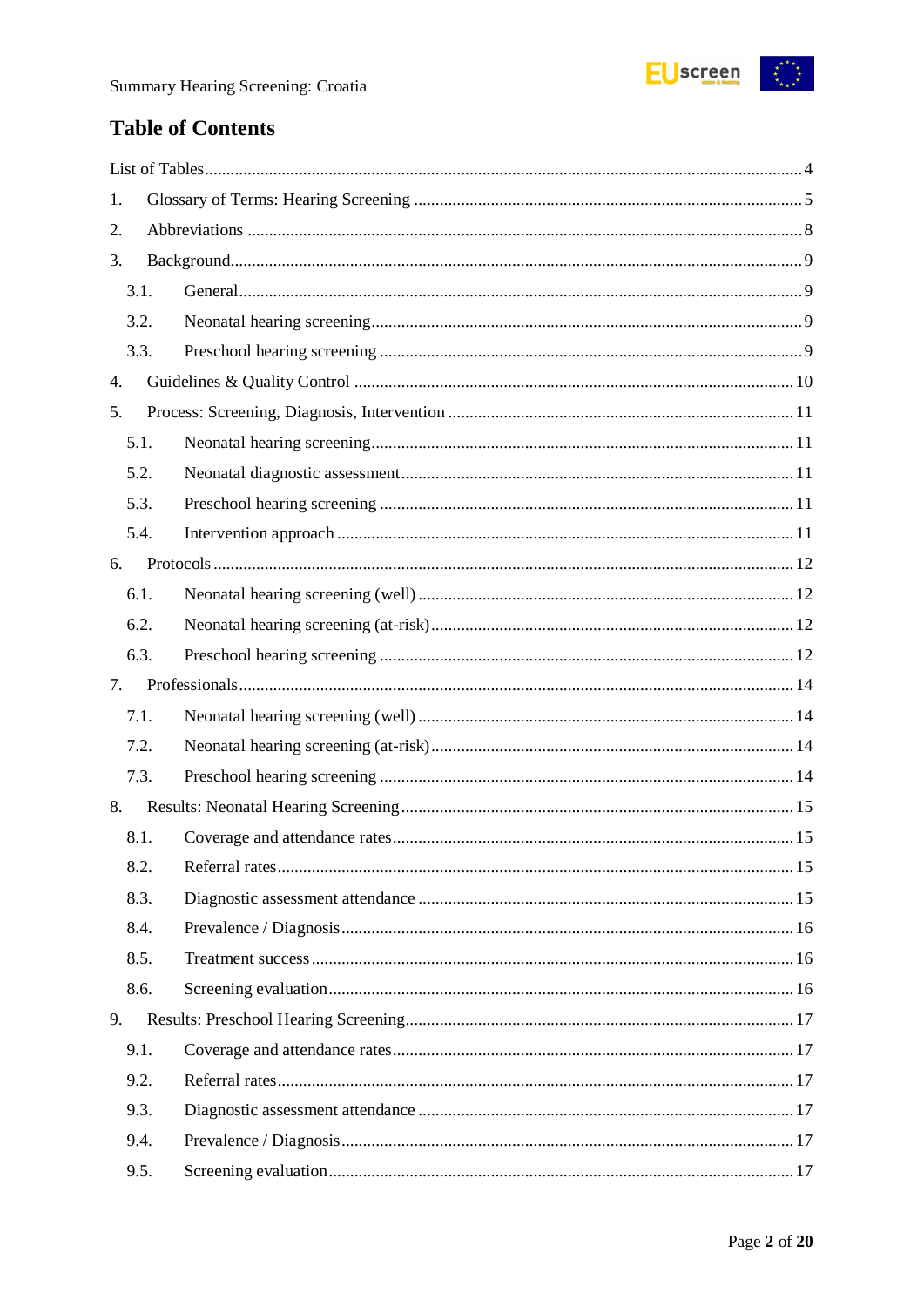

| 10.   |  |
|-------|--|
| 10.1. |  |
| 10.2. |  |
| 10.3. |  |
| 10.4. |  |
| 10.5. |  |
| 10.6. |  |
| 11.   |  |
| 11.1. |  |
| 11.2. |  |
| 11.3. |  |
|       |  |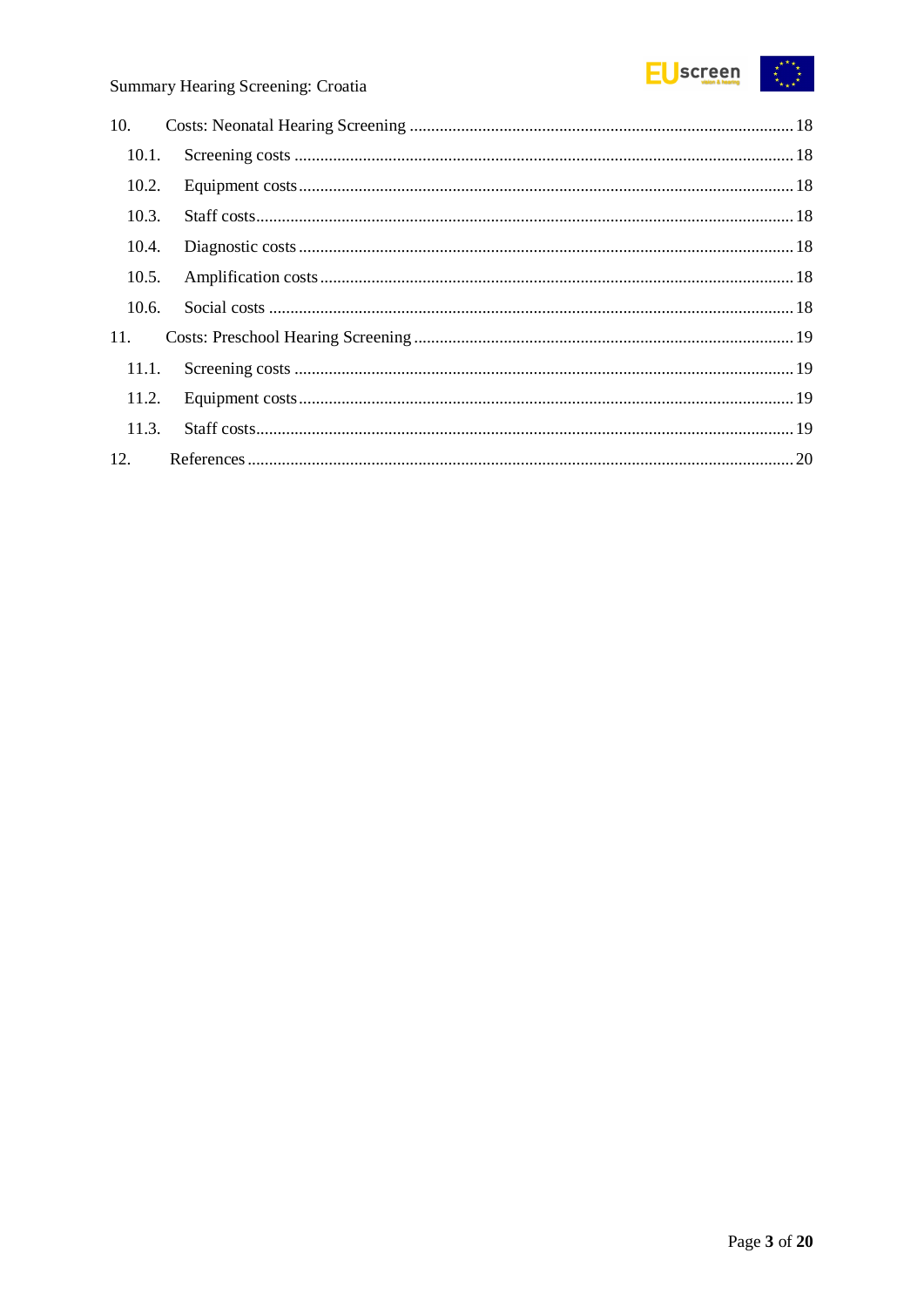

# <span id="page-3-0"></span>**List of Tables**

| Table 3: Referral rates for neonatal hearing screening (both well and NICU babies) in Croatia (Marn    |  |
|--------------------------------------------------------------------------------------------------------|--|
|                                                                                                        |  |
| <b>Table 4:</b> Prevalence of permanent hearing loss among neonates in Zagreb, Croatia (Marn, 2005) 16 |  |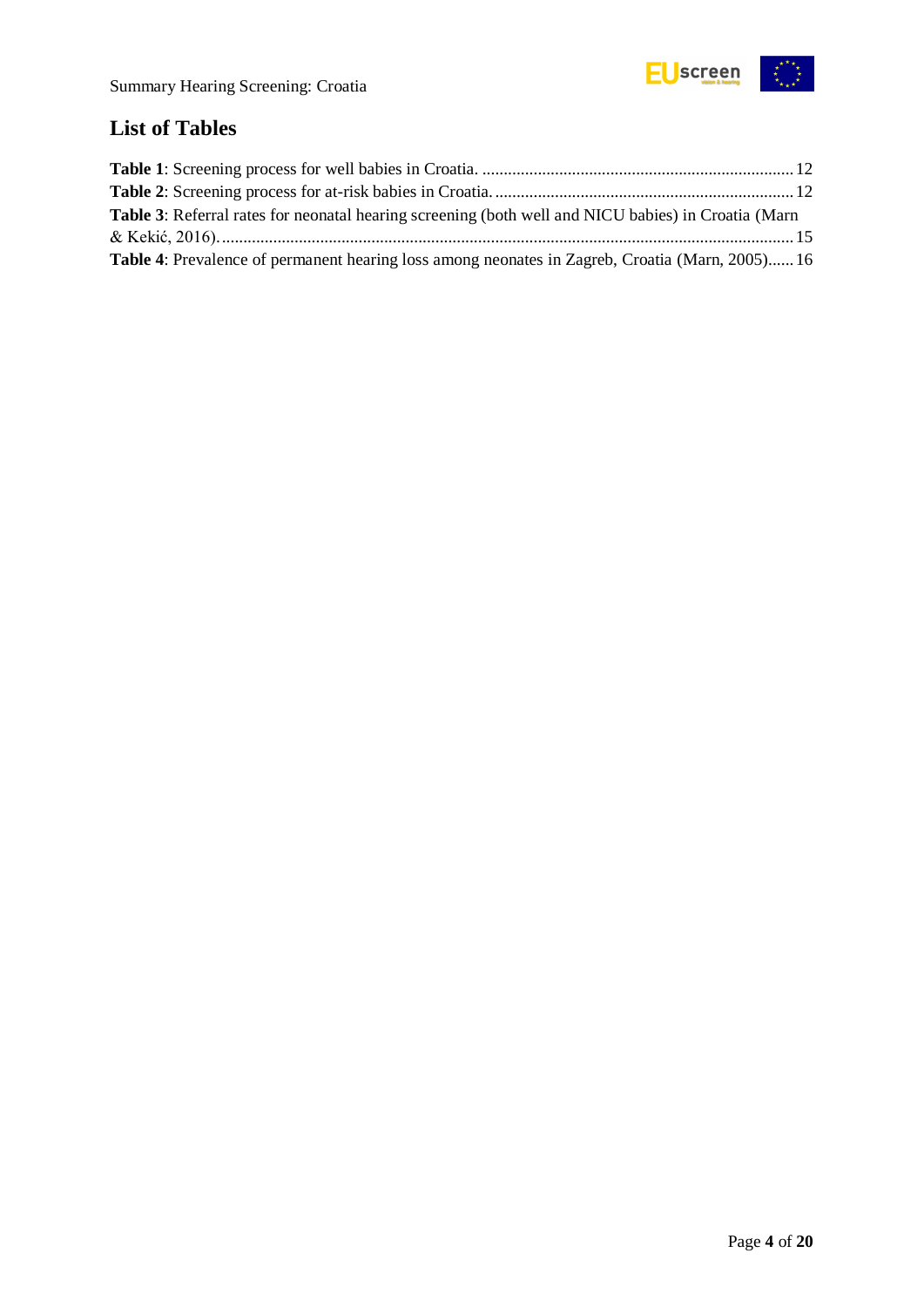# <span id="page-4-0"></span>**1. Glossary of Terms: Hearing Screening**

| <b>Abnormal test result</b>                     | A test result where a normal "pass" response could not be detected under<br>good conditions. The result on screening equipment may indicate "no<br>response," "fail," or "refer."                                                                                                                                                                                                                                                                                                                                                                                                                                                                                                                                                                                             |
|-------------------------------------------------|-------------------------------------------------------------------------------------------------------------------------------------------------------------------------------------------------------------------------------------------------------------------------------------------------------------------------------------------------------------------------------------------------------------------------------------------------------------------------------------------------------------------------------------------------------------------------------------------------------------------------------------------------------------------------------------------------------------------------------------------------------------------------------|
| <b>Attendance rate</b>                          | The proportion of all those invited for screening that are tested and receive<br>a result,<br>Invited for screening includes all those that are offered the<br>screening test.<br>Tested and receive a result could be a "pass" or "fail".<br>Attendance rate provides information on the willingness of families to<br>participate in screening.                                                                                                                                                                                                                                                                                                                                                                                                                             |
| <b>Attendance rate in</b><br>first year of life | See definition of Attendance rate.<br>The calculation cut-off is after <u>one year of life</u> .                                                                                                                                                                                                                                                                                                                                                                                                                                                                                                                                                                                                                                                                              |
| <b>Compliance with</b><br>referral (percentage) | The percentage of those who are referred from screening to a diagnostic<br>assessment that actually attend the first diagnostic assessment.<br>Percentage of compliance provides information on the willingness of<br>families to attend the diagnostic assessment after referral from screening.                                                                                                                                                                                                                                                                                                                                                                                                                                                                             |
| <b>Coverage</b>                                 | The proportion of those eligible for screening that are tested and receive a<br>result within a specific time.<br>Eligible for screening includes those within the population that are<br>$\bullet$<br>covered under the screening or health care program.<br>Tested and receive a result could be a "pass" or "refer to<br>diagnostic assessment".<br>Specific time can be defined, such as 1 month after birth, 3 months<br>after birth, etc.<br>Coverage provides information on the overall effectiveness and timeliness<br>of a complete screening programme.<br>Factors such as being offered screening, willingness to participate, missed<br>screening, ability to complete the screen, and ability to document the<br>screening results will influence the coverage. |
| <b>Coverage in first</b><br>year of life        | See definition of Coverage.<br>The specific time is pre-defined as within the first year of life.<br>In other words, the coverage is the proportion of those eligible for<br>screening that complete the screening sequence to a final result within the<br>first year of life.                                                                                                                                                                                                                                                                                                                                                                                                                                                                                               |
| <b>False negatives</b>                          | The percentage of infants/children with a hearing loss (defined by the<br>target condition) that receive a result of "pass" during screening.                                                                                                                                                                                                                                                                                                                                                                                                                                                                                                                                                                                                                                 |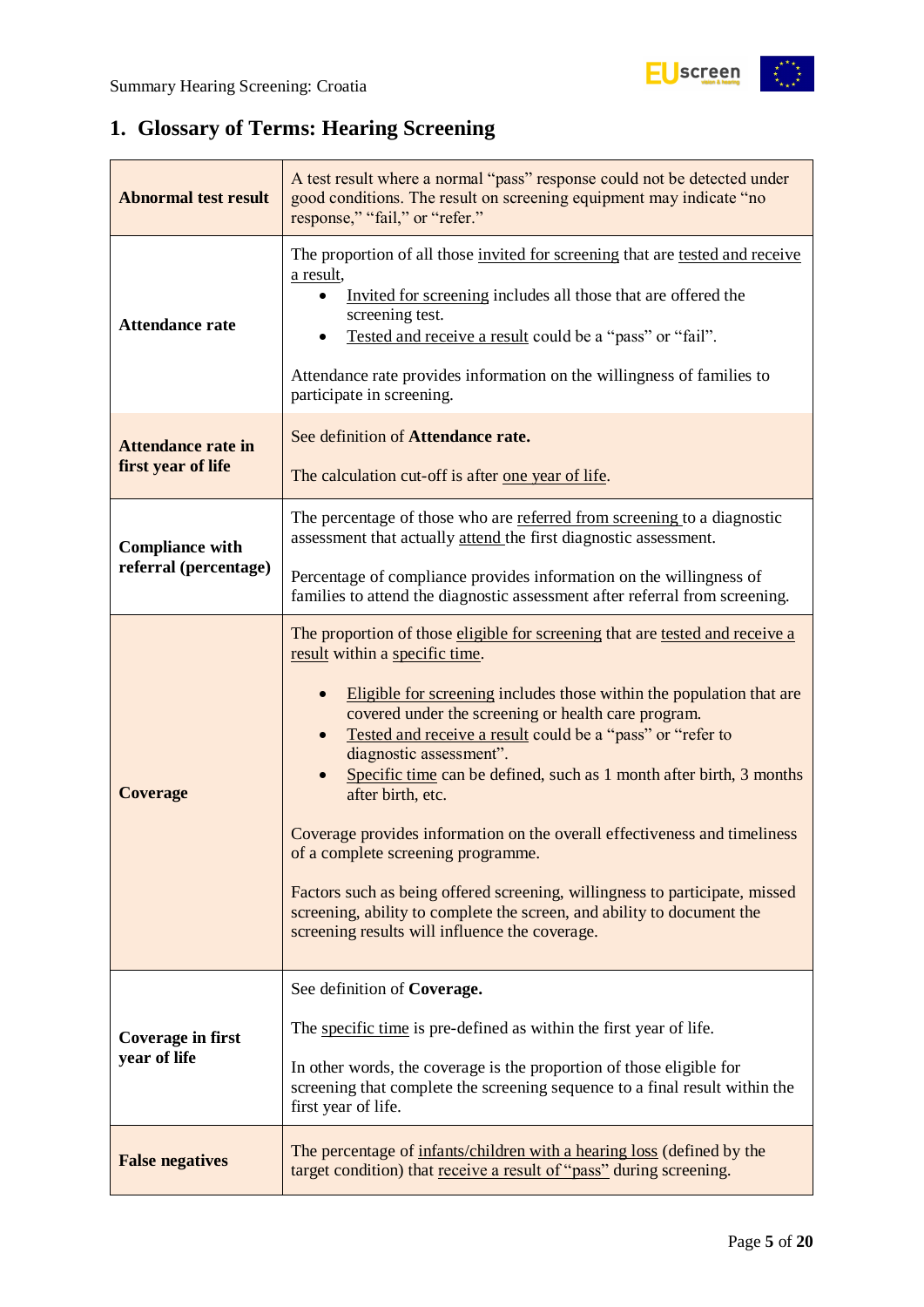

|                                             | Example: If 100 infants with hearing loss are screened, and 1 infant passes<br>the screening, the percentage of false negatives is 1%.                                                                 |  |  |
|---------------------------------------------|--------------------------------------------------------------------------------------------------------------------------------------------------------------------------------------------------------|--|--|
|                                             | The percentage of infants/children with normal hearing that receive a<br>result of "fail" from the final screening test.                                                                               |  |  |
| <b>False positives</b>                      | Example: If 100 infants with normal hearing are screened, and 3 infants<br>fail the screening and are referred for diagnostic assessment, the<br>percentage of false positives is 3%.                  |  |  |
| <b>Guidelines</b>                           | Recommendations or instructions provided by an authoritative body on the<br>practice of screening in the country or region.                                                                            |  |  |
| <b>Hearing screening</b><br>professional    | A person qualified to perform hearing screening, according to the practice<br>in your country or region.                                                                                               |  |  |
| <b>Inconclusive test</b><br>result          | A test result where a normal "pass" response could not be detected due to<br>poor test conditions.                                                                                                     |  |  |
| <b>Invited for screening</b>                | Offered screening.                                                                                                                                                                                     |  |  |
| <b>Outcome of hearing</b><br>screening      | An indication of the effectiveness or performance of screening, such as a<br>measurement of coverage rate, referral rate, number of infants detected,<br>etc.                                          |  |  |
| <b>Permanent hearing</b>                    | A hearing impairment that is <i>not</i> due to a temporary or transient condition<br>such as middle ear fluid.                                                                                         |  |  |
| loss                                        | Permanent hearing loss can be either sensorineural or permanent<br>conductive.                                                                                                                         |  |  |
| <b>Positive predictive</b>                  | The percentage of infants/children referred from screening who have a<br>confirmed hearing loss, as described by your protocol or guideline and<br>indicated in the Target Condition (see definition). |  |  |
| value                                       | For example, if 100 babies are referred from screening for diagnostic<br>assessment and 90 have normal hearing while 10 have a confirmed hearing<br>loss, the positive predictive value would be 10%.  |  |  |
| <b>Preschool or</b><br>(pre)school children | All children between 3-6 years of age.                                                                                                                                                                 |  |  |
| <b>Preschool or</b>                         | Screening that takes place during the time children are between 3-6 years<br>of age.                                                                                                                   |  |  |
| (pre)school screening                       | This refers to <i>any</i> hearing screening during this age. The location of the<br>screening is irrelevant to the definition.                                                                         |  |  |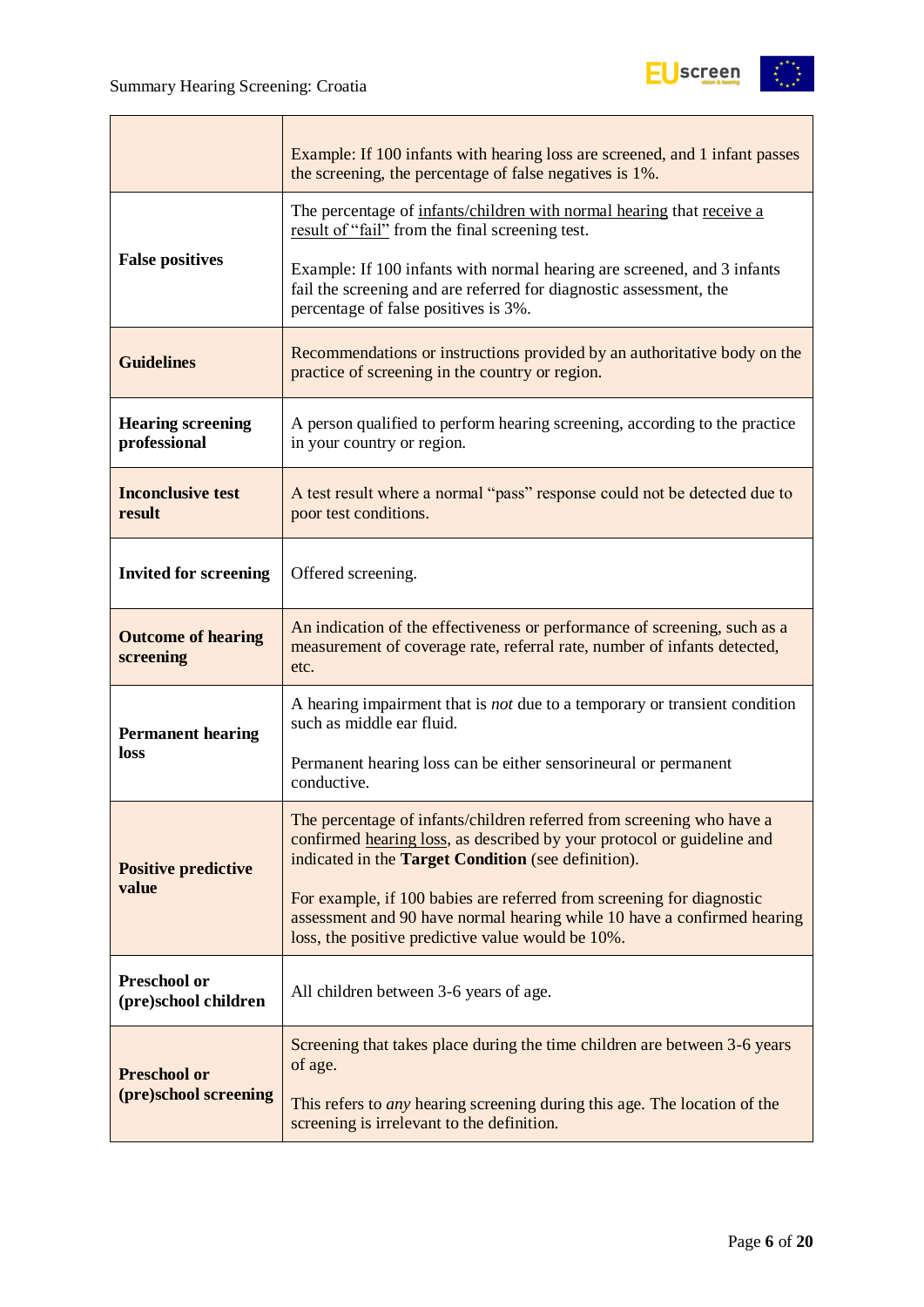

| <b>Prevalence</b>           | The number or percentage of individuals with a specific disease or<br>condition. Prevalence can either be expressed as a percentage, proportion,<br>or as the value per 1000 individuals within the same demographic.                                                                                                                                                                                             |  |  |
|-----------------------------|-------------------------------------------------------------------------------------------------------------------------------------------------------------------------------------------------------------------------------------------------------------------------------------------------------------------------------------------------------------------------------------------------------------------|--|--|
| <b>Programme</b>            | An organized system for screening, which could be based nationally,<br>regionally or locally.                                                                                                                                                                                                                                                                                                                     |  |  |
| <b>Protocol</b>             | Documented procedure or sequence for screening, which could include<br>which tests are performed, when tests are performed, procedures for<br>passing and referring, and so forth.                                                                                                                                                                                                                                |  |  |
| <b>Quality assurance</b>    | A method for checking and ensuring that screening is functioning<br>adequately and meeting set goals and benchmarks.                                                                                                                                                                                                                                                                                              |  |  |
| Referral criteria           | A pre-determined cut-off boundary for when an infant/child should be re-<br>tested or seen for a diagnostic assessment.                                                                                                                                                                                                                                                                                           |  |  |
|                             | For example, referral criteria may be "no response" at 35 dB nHL.                                                                                                                                                                                                                                                                                                                                                 |  |  |
| <b>Risk babies / Babies</b> | All infants that are considered to be at-risk or have risk-factors for hearing<br>loss according to the screening programme.                                                                                                                                                                                                                                                                                      |  |  |
| at-risk                     | Two common risk factors are admission to the neonatal-intensive care unit<br>(NICU) or born prematurely. However, other risk factors for hearing loss<br>may also be indicated in the screening programme.                                                                                                                                                                                                        |  |  |
|                             | The percentage of infants/children with hearing loss that are identified via<br>the screening program.                                                                                                                                                                                                                                                                                                            |  |  |
| <b>Sensitivity</b>          | For example, if 100 babies with hearing loss are tested, and 98 of these<br>babies are referred for diagnostic assessment while 2 pass the screening,<br>the sensitivity is 98%.                                                                                                                                                                                                                                  |  |  |
|                             | The percentage of infants/children with normal hearing that pass the<br>screening.                                                                                                                                                                                                                                                                                                                                |  |  |
| <b>Specificity</b>          | For example, if 100 babies with normal hearing are tested, and 10 of these<br>babies are referred for diagnostic assessment and 90 pass the screening, the<br>specificity is 90%.                                                                                                                                                                                                                                 |  |  |
| <b>Target condition</b>     | The hearing loss condition you are aiming to detect via your screening<br>programme. This includes:<br>The laterality of the condition, whether the program aims to detect<br>both unilateral and bilateral hearing loss or just bilateral hearing<br>loss.<br>The severity of the condition, whether the program aims to detect<br>hearing $loss \ge 30$ dB HL, $\ge 35$ dB HL, $\ge 40$ dB HL or $\ge 45$ dB HL |  |  |
| <b>Well, healthy babies</b> | Infants who are <i>not</i> admitted into the NICU or born prematurely.<br>Well, healthy babies may or may not have additional risk factors for<br>hearing loss, according to the procedures indicated in the specific<br>screening programme.                                                                                                                                                                     |  |  |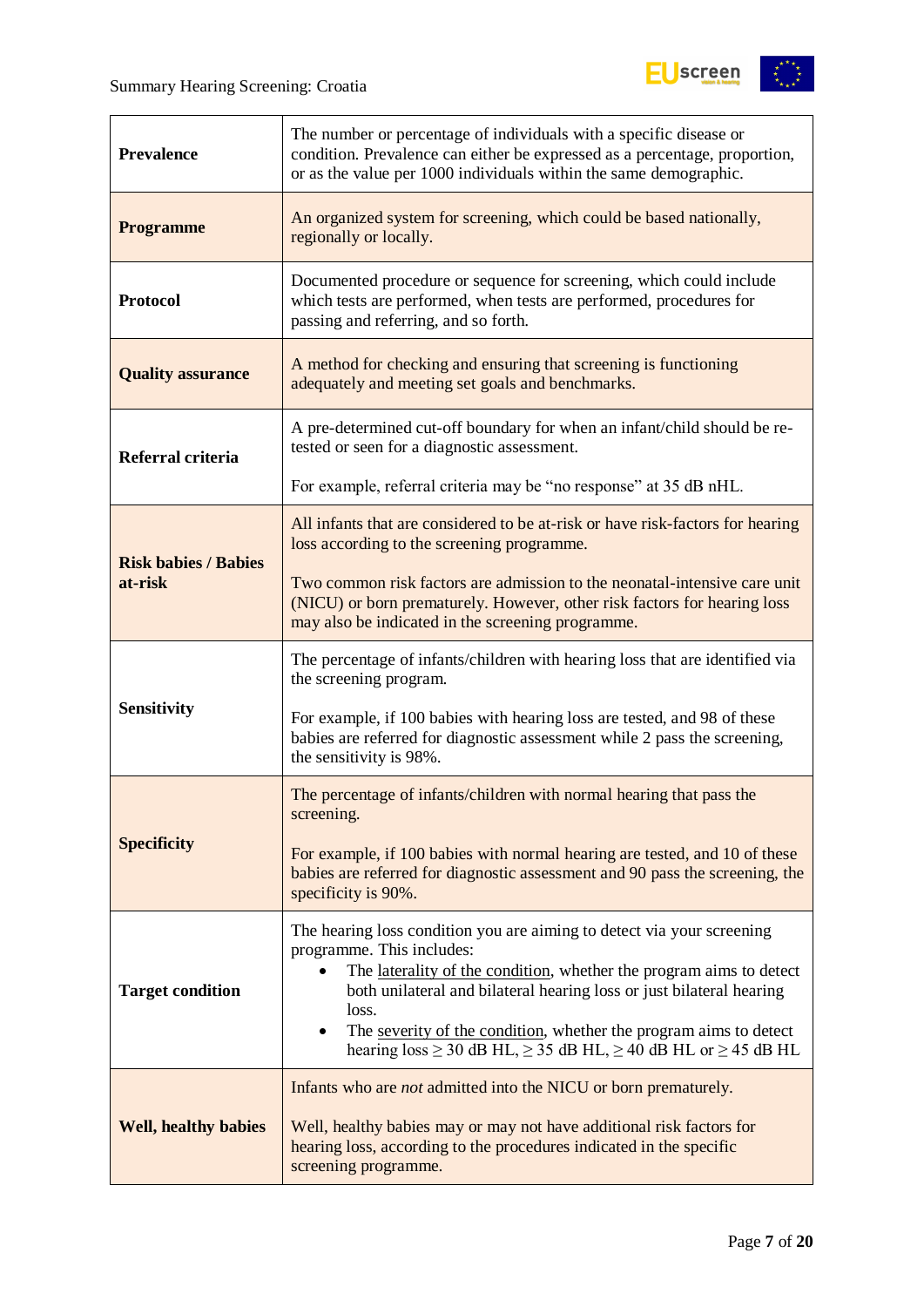

### <span id="page-7-0"></span>**2. Abbreviations**

- ABR auditory brainstem response
- aABR automatic auditory brainstem response
- ANSD auditory neuropathy spectrum disorder
- ASSR auditory steady-state response
- CI cochlear implant
- CMV cytomegalovirus
- dB HL decibel hearing level
- dB nHL decibel normalized hearing level
- dB SNR decibel signal-to-noise ratio
- DPOAE distortion product otoacoustic emissions
- HA hearing aid
- NICU neonatal intensive care unit
- OAE otoacoustic emissions
- TEOAE transient-evoked otoacoustic emissions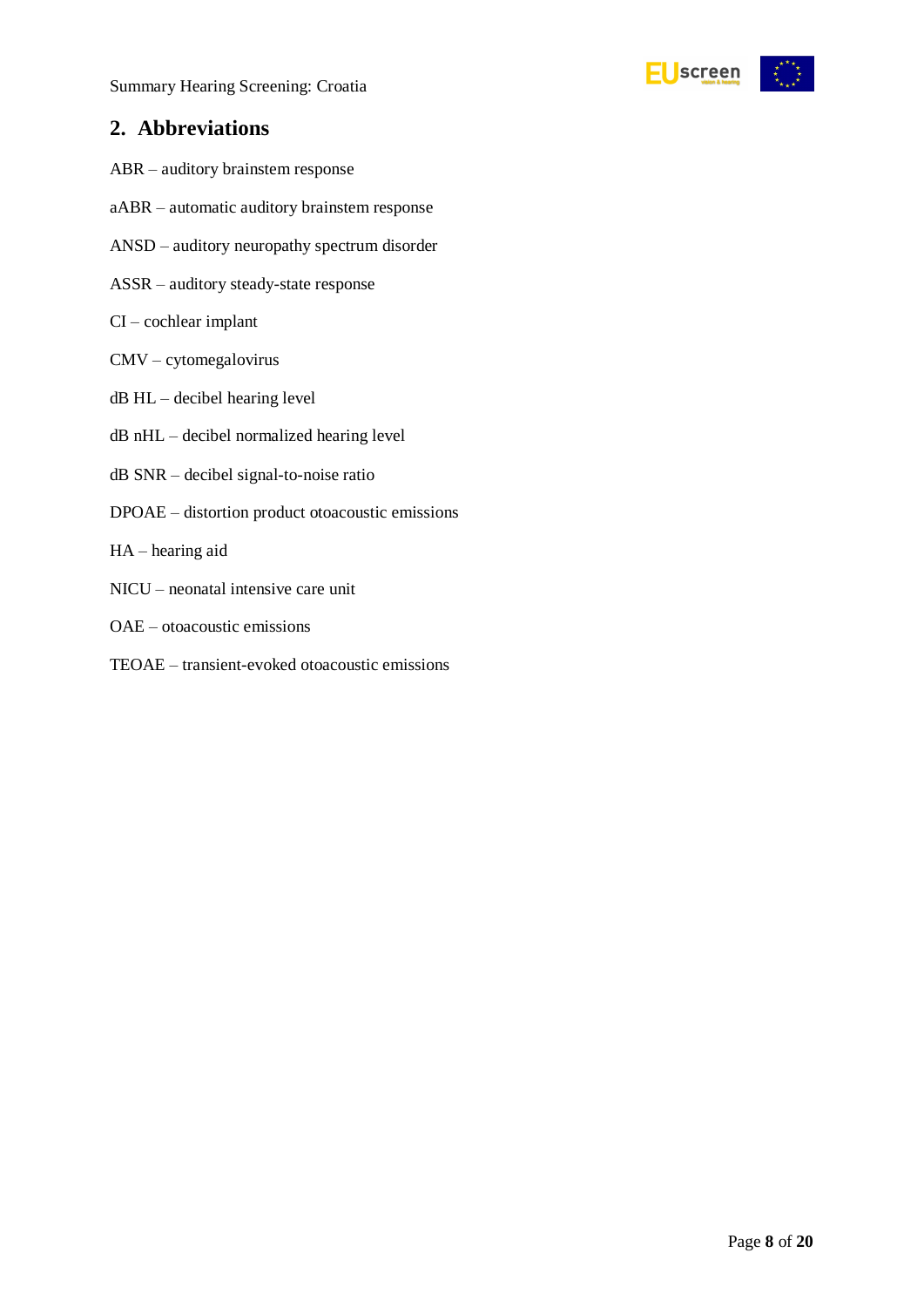

# <span id="page-8-0"></span>**3. Background**

In Croatia, hearing screening is organized nationally.

The following report contains information with regards to hearing screening in the entire country of Croatia.

#### <span id="page-8-1"></span>**3.1. General**

Croatia has a total area of 56 594 km<sup>2</sup> and a population of 4 284 889 as of 2011. In Croatia, each birth is registered. The number of births in Croatia was 39 939 in 2013 and 37 503 in 2015 (Croatian Bureau of Statistics, 2015).

The World Bank income classification categorizes Croatia as a high-income country. It was briefly classified as an upper-middle-income country in 2016 (The World Bank, 2018). The gross domestic product (GDP) is  $\epsilon$ 10 586 per capita as of 2015 (Croatian Bureau of Statistics, 2018)

From the World Health Organization (WHO) Global Health Expenditure Database, health expenditure in Croatia in 2015 was 852 USD or €737 per capita (World Health Organization, 2018).

Data acquired from the 2016 United Nations Demographic Yearbook indicate an infant mortality rate of 4.1 per 1000 for the country of Croatia in 2015, a rate of 4.2 per 1000 in urban areas and 4.0 per 1000 in rural areas (United Nations Statistics Division, 2016).

#### <span id="page-8-2"></span>**3.2. Neonatal hearing screening**

In Croatia, neonatal hearing screening is conducted universally, with all babies in the country having access to hearing screening, though screening is not obligatory for parents. The universal programme for well and at-risk babies was first implemented in 2002, and by 2005, neonatal hearing screening was implemented across the country. Neonatal hearing screening is embedded in the Preventive Child Health Care screening system. Screening is funded through health insurance provided by the state and organized by the government.

Regions use the same protocol for screening well babies, with the exception that locations with aABR devices in the maternity hospitals will screen using aABR (step 3) directly after a step 2 referral, while other areas will screen with OAE at step 2 and then refer to another hospital with aABR technology for step 3 screening. For at-risk babies, there are also slight differences. Three maternity hospitals screen NICU patients with aABR only while the rest screen with OAE then aABR.

#### <span id="page-8-3"></span>**3.3. Preschool hearing screening**

In Croatia, preschool hearing screening is not performed.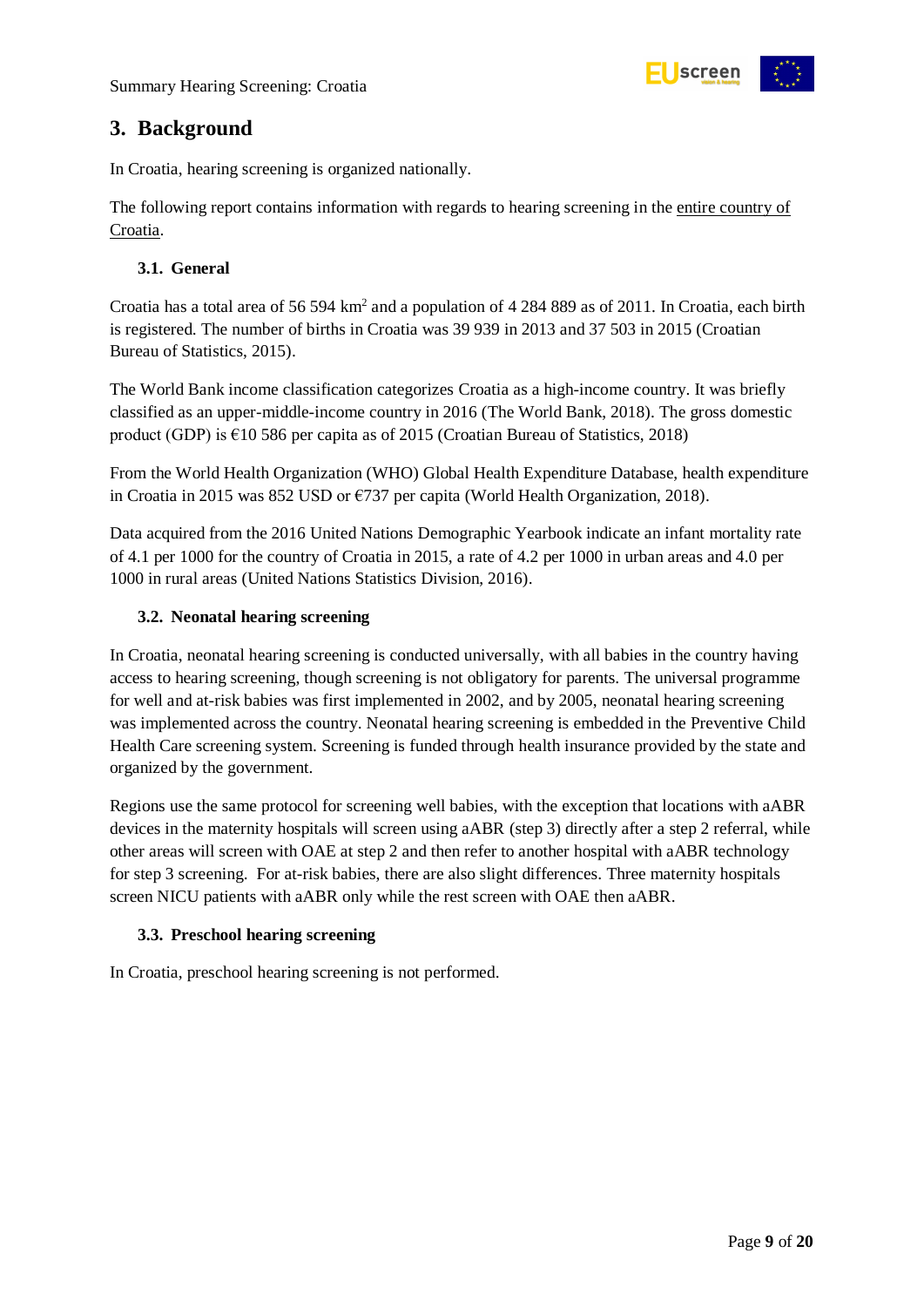

# <span id="page-9-0"></span>**4. Guidelines & Quality Control**

National guidelines and a protocol for hearing screening exists in Croatia, though there is no official publication of these guidelines or protocol. A government document is available stipulating that neonatal hearing screening is mandatory (Ministarstvo zdravstva i socijalne skrbi, 2006).

The content of hearing screening programme was decided on by a professional body of audiologists within the government. The content of the programme has not been revised since its start and data are unavailable on the revision process.

Quality assurance of hearing screening programmes is not imposed by the government; however, in the past, information was previously collected about hearing screening outcomes through the citizen association HURDOS, made up of a group of audiologists who started neonatal screening in Croatia. Currently, the status of future data collection through this organization is unknown. Data from maternity hospitals across Croatia are currently sent to the Children's Hospital in Zagreb for outcome monitoring.

Data are unavailable about annual reports. Apart from auditing, occasional studies have been performed on neonatal hearing screening and its effectiveness in Croatia (Marn, 2005; Marn & Kekić, 2016; Prpić, Mahulja-Stamenković, Bilić, & Haller, 2007).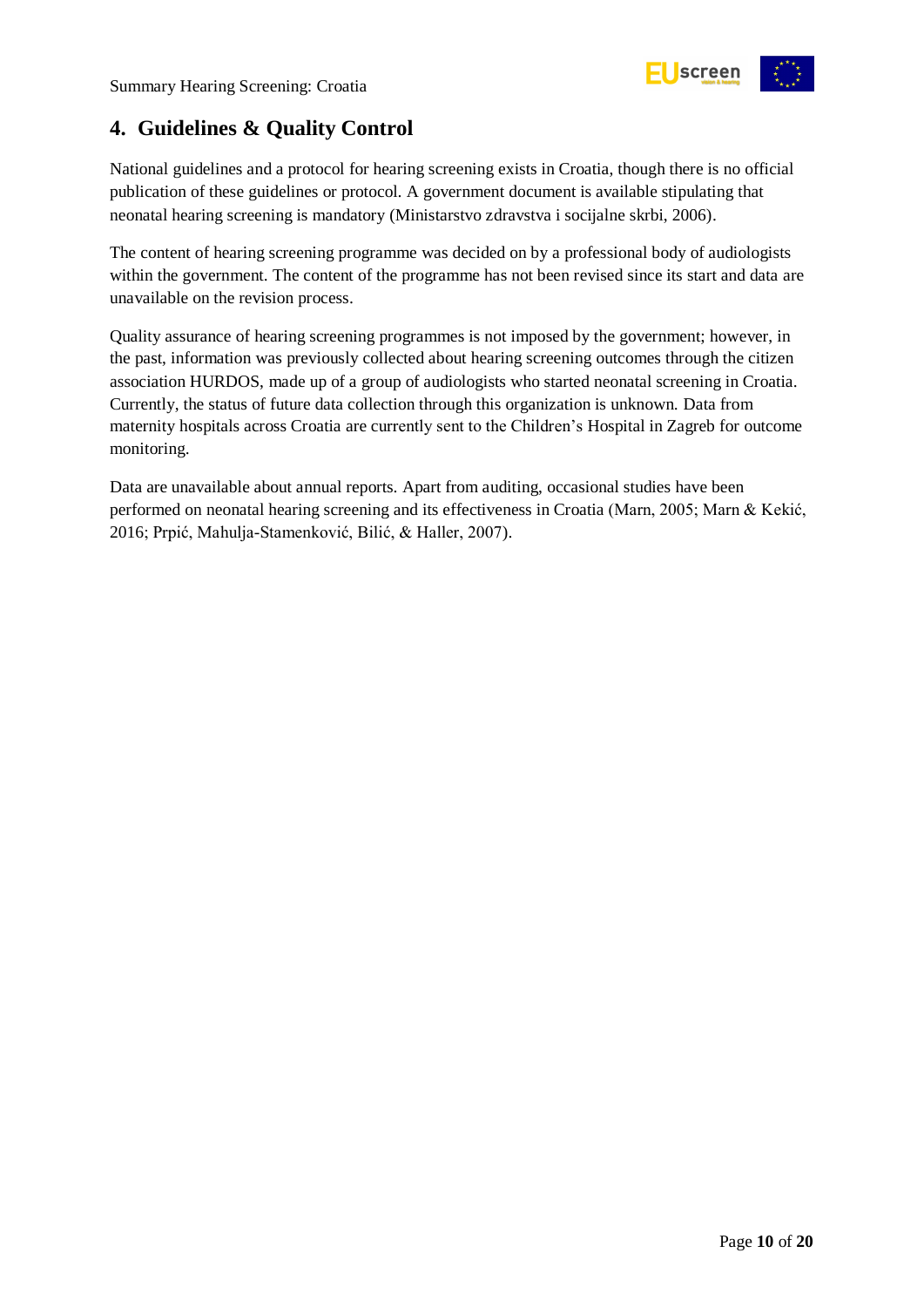

# <span id="page-10-0"></span>**5. Process: Screening, Diagnosis, Intervention**

#### <span id="page-10-1"></span>**5.1. Neonatal hearing screening**

Well-babies and at-risk babies are screened first in the hospital, where the average length of stay is estimated to be 3 days. It is roughly estimated that less than 10% of births take place at home. Families of well and at-risk infants are invited to participate in neonatal screening via a letter.

It is estimated that neonatal hearing screening for both well and at-risk babies should be completed before 3 months of age.

The target condition for screening both well and at-risk babies is a unilateral or bilateral hearing loss of greater than 40 dB HL.

In Croatia, at-risk infants are defined as those admitted to the NICU. There is no set duration for how long infants must stay in the NICU to be considered at-risk; though other risk-criteria are considered, including premature birth less than 34 weeks, requiring the use of a respirator, and intracranial bleeding. Data are unavailable regarding how many infants are screened with the at-risk protocol.

The prevalence of CMV infections and meningitis among neonates is not known.

#### <span id="page-10-2"></span>**5.2. Neonatal diagnostic assessment**

The diagnostic assessment tests performed after neonatal hearing screening referral are ABR, ASSR and tympanometry which should be also performed before 3 months of age.

#### <span id="page-10-3"></span>**5.3. Preschool hearing screening**

Not applicable.

#### <span id="page-10-4"></span>**5.4. Intervention approach**

In Croatia, treatment options available include grommets, hearing aids, and cochlear implants. Infants are fitted with hearing aids from less than 6 months of age and cochlear implants from 1-2 years of age.

The hearing aid fitting criteria in Croatia is a bilateral hearing loss of 30 dB HL for the better ear.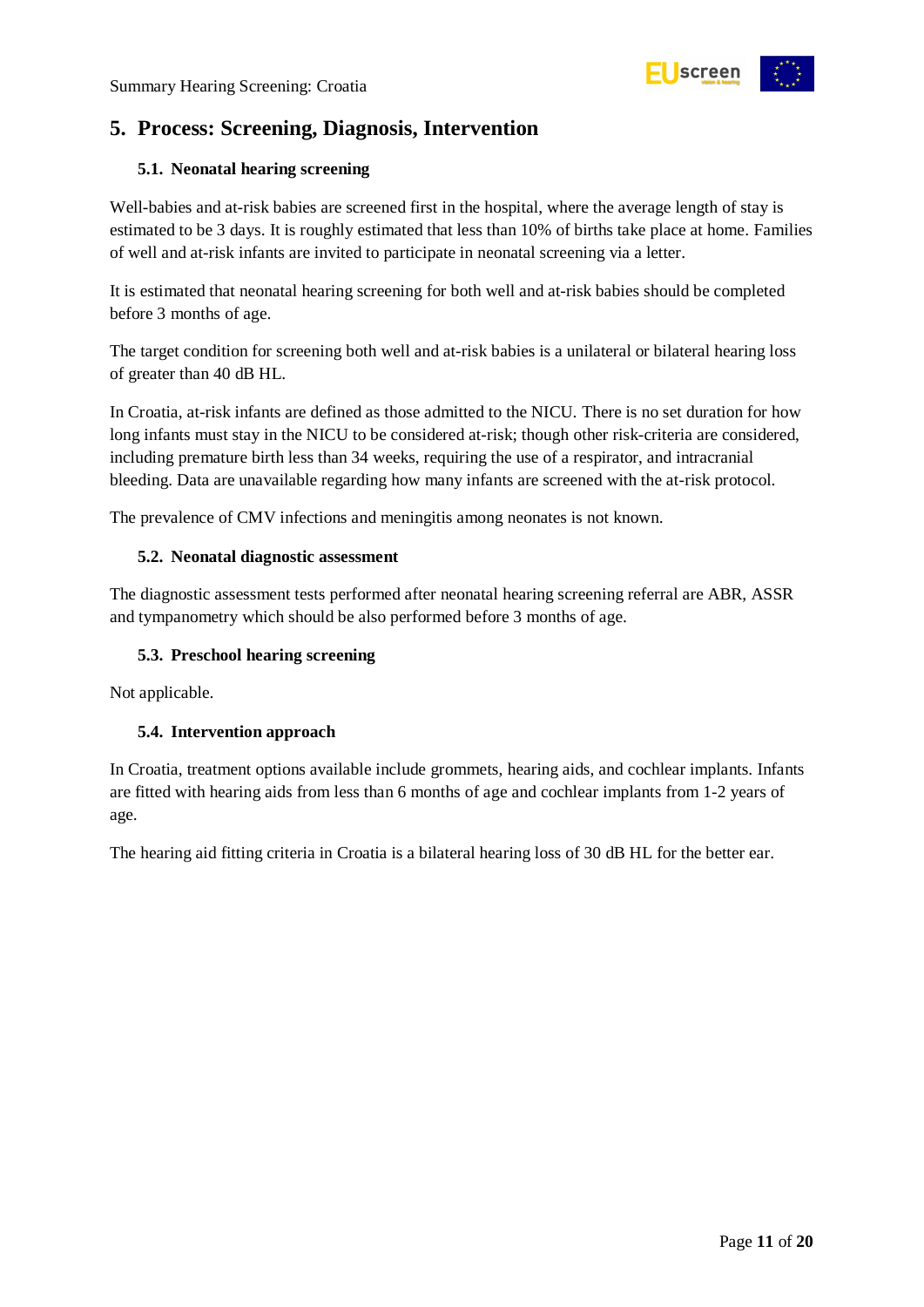

## <span id="page-11-0"></span>**6. Protocols**

Hearing screening protocols are described for neonatal hearing screening (well and at-risk) as well as for preschool hearing screening when applicable.

- The Test performed is the screening technique used
- The Age of the child is indicated in hours, days, months or years
- Referral criteria may be the lack of an OAE response at specified frequencies, a responsewaveform repeatability constant, the absence of an aABR response at a specified intensity, or an absent behavioural response at a specified intensity. Referral criteria may be defined within a protocol or limited based on the device used.
- The Device is the screening device used.
- Unilateral Referrals indicates whether children are referred if only one ear fails screening.
- The Location is where the screening takes place

#### <span id="page-11-1"></span>**6.1. Neonatal hearing screening (well)**

There are 2 to 3 steps of screening for well-infants in Croatia before referral to a diagnostic assessment. Step 1 screen occurs on day 2 or later but before discharge. The majority of maternity hospitals refer the infant back to the same hospital for step 2 screening. After a fail/refer from step 2, an aABR may be performed directly if the maternity hospital has aABR equipment available. Otherwise, a referral is made to an Audiology Centre before the infant is 3 months of age. Some maternity hospitals refer to an Audiology Centre directly after step 1. In these instances, both step 2 and step 3 are performed in the Audiology Centre.

<span id="page-11-4"></span>**Table 1:** Screening process for well babies in Croatia.

|                  |               |                                        |                             | <b>Unilateral</b> |                     |
|------------------|---------------|----------------------------------------|-----------------------------|-------------------|---------------------|
| <b>Test</b>      | Age           | Referral criteria                      | <b>Device</b>               | Referrals?        | Location            |
| OAE1             | $24-72$ hours | 4 dB SNR for 3/6 freq<br>(Maico, 2017) | Maico Ero-Scan <sup>†</sup> | Yes               | Maternity hospital  |
| OAE <sub>2</sub> | One month     |                                        |                             | Yes               | Maternity hospital/ |
| <i>aABR</i>      |               | $40$ dB nHL                            |                             |                   | Audiology centre    |

† Used in Clinical Medical Center University of Rijeka. May not be used universally in Croatia.

#### <span id="page-11-2"></span>**6.2. Neonatal hearing screening (at-risk)**

The sequence for screening infants at-risk is similar to that for well-infants, in that the infant progresses through three steps of screening before referral to diagnostic assessment. In most NICUs, aABR is used for the step 1 screen before discharge; however, in some NICUs OAE is performed as the initial screen prior to discharge.

|             |                                               |                                         |                                    | <b>Unilateral</b> |                          |
|-------------|-----------------------------------------------|-----------------------------------------|------------------------------------|-------------------|--------------------------|
| <b>Test</b> | Age                                           | Referral criteria                       | <b>Device</b>                      | Referrals?        | Location                 |
| aABR1/OAE   | $\langle$ 2 weeks (36-42)<br>weeks gestation) | $40$ dB nHL or<br>4 dB SNR for 3/6 freq | $-$<br>Maico Ero-Scan <sup>†</sup> | Yes               | <b>NICU</b>              |
| aABR2       | One month                                     | $40$ dB nHL                             |                                    | Yes               | Clinic with<br>aABR tech |

<span id="page-11-5"></span>**Table 2:** Screening process for at-risk babies in Croatia.

<sup>†</sup> Used in Clinical Medical Center University of Rijeka. May not be used universally in Croatia.

#### <span id="page-11-3"></span>**6.3. Preschool hearing screening**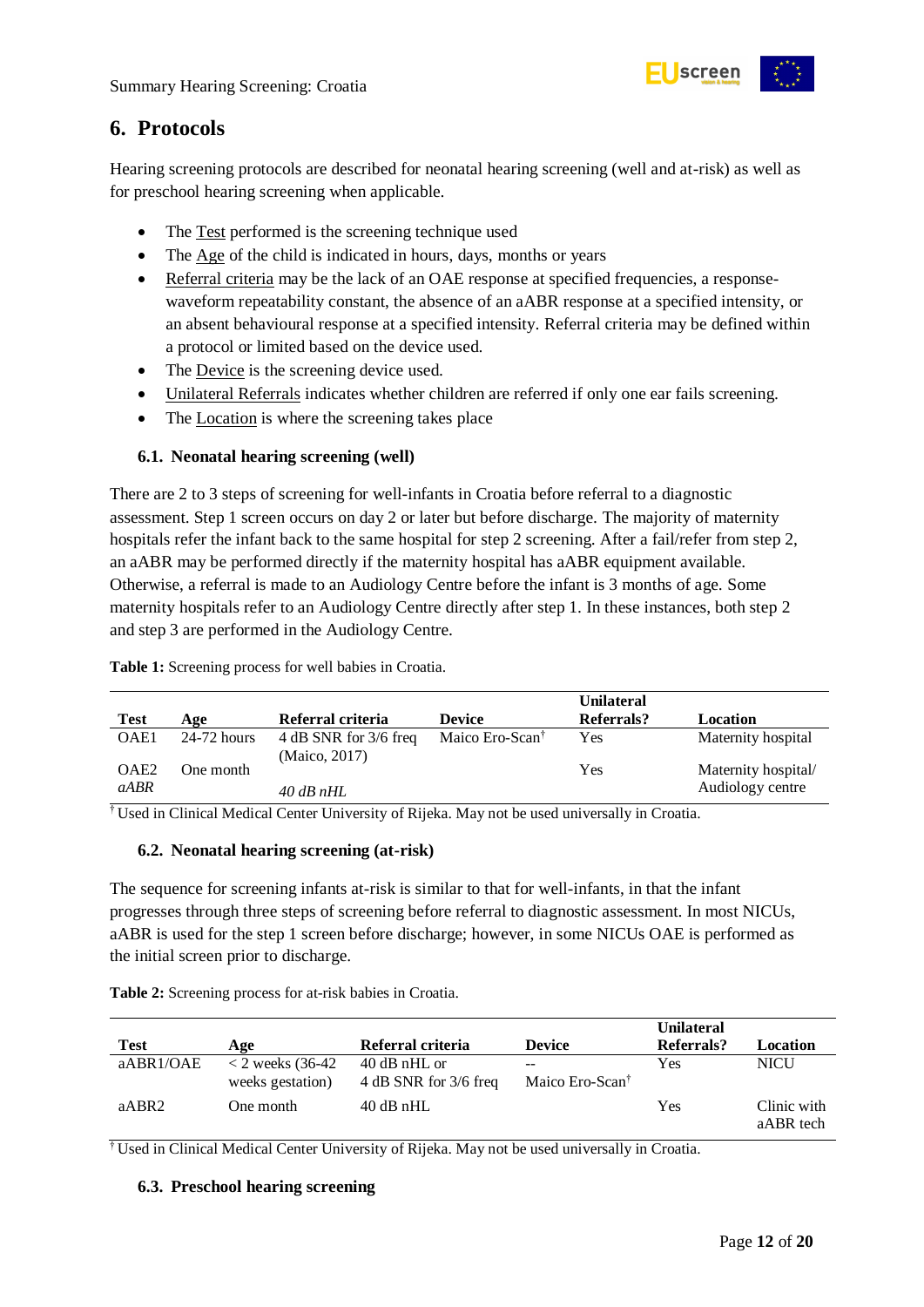

Not applicable.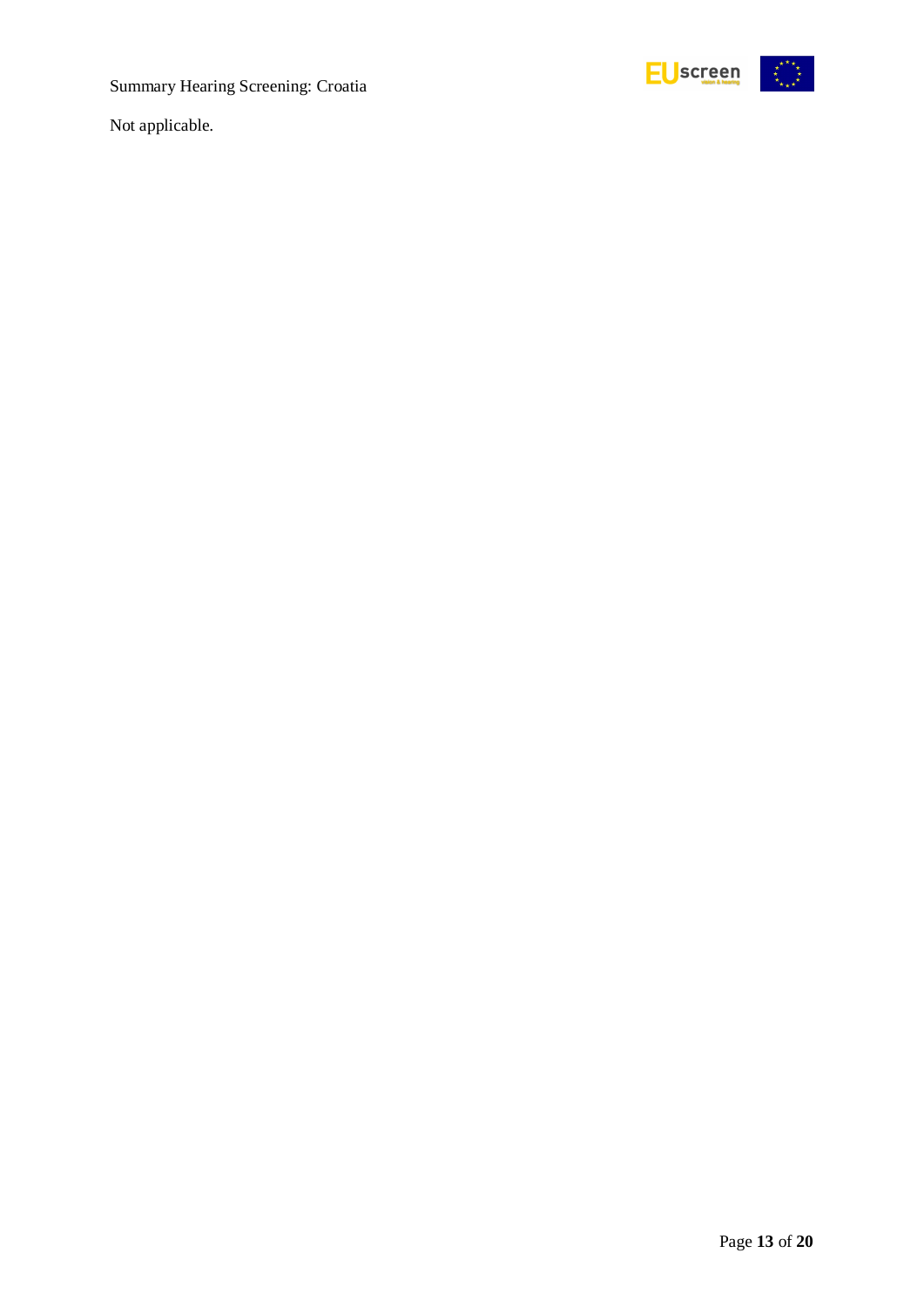

### <span id="page-13-0"></span>**7. Professionals**

#### <span id="page-13-1"></span>**7.1. Neonatal hearing screening (well)**

Screening for well babies is performed by nurses supervised by pediatricians in the maternity hospitals. There is no specific training programme for screening professionals, and staff are trained amongst themselves. At the implementation of neonatal hearing screening in Croatia, a training video was developed and supplied to maternity hospitals with the screening equipment (Marn & Kekić, 2016). This training video is still in use for training new screening staff.

#### <span id="page-13-2"></span>**7.2. Neonatal hearing screening (at-risk)**

Screening for at-risk infants is performed by pediatricians. Training is the same for NICU-staff as for staff performing well-baby screening.

#### <span id="page-13-3"></span>**7.3. Preschool hearing screening**

Not applicable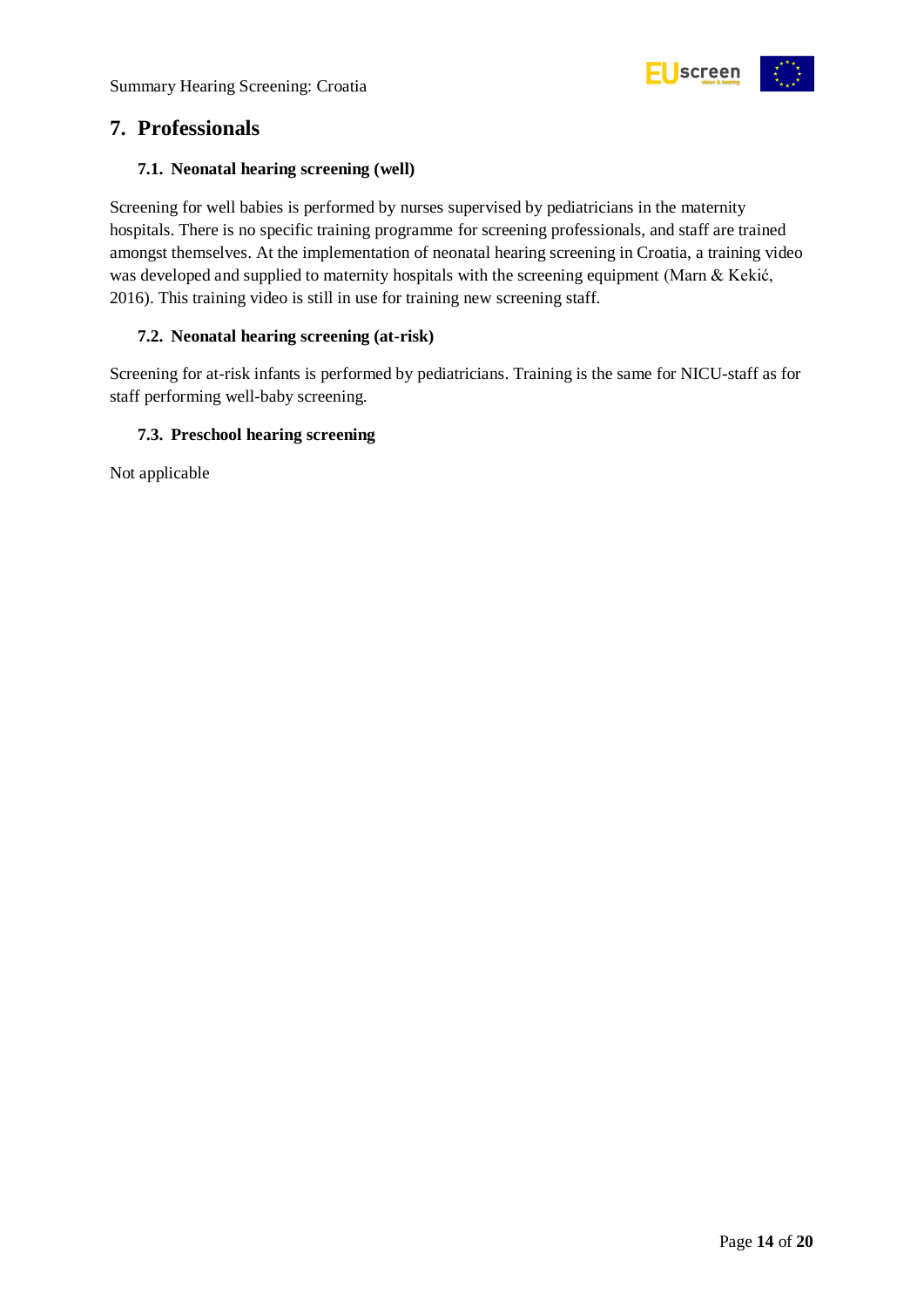

## <span id="page-14-0"></span>**8. Results: Neonatal Hearing Screening**

#### <span id="page-14-1"></span>**8.1. Coverage and attendance rates**

Coverage rates were supplied and sourced from Marn and Kekic (2016). Calculated from 2003 to 2014, coverage rates were provided separately for the step 1 and step 2 across maternity hospitals in Croatia.

Note that, while some data are collected across all maternity hospitals in Croatia, not all maternity hospitals have continuously supplied data for each year across this 12-year time-period. However, given that many maternity hospitals have provided data for several years, these rates are considered representative for the country of Croatia. Also, note that fewer maternity centres have supplied data for step 2 of screening, and therefore the step 1 coverage rate is based on a larger amount of data than the step 2 coverage rate.

The coverage rate for the first step of screening in Croatia is 97%. That is, out of the total number of births for all hospitals supplying data (including both well-infants and NICU-infants), 97% have a screening result for the first step (Marn & Kekić, 2016).

The number of infants that missed being *offered* step 1 screening is not specified, and therefore, attendance rate for step 1 is not known.

The attendance rate for step 2 is 81.4%. That is, out of the infants referred from the maternity ward/NICU, 81.4% return for step 2 screening at one month of age (Marn & Kekić, 2016).

#### <span id="page-14-2"></span>**8.2. Referral rates**

Referral rates for the neonatal screening are sourced from Marn and Kekić (2016). Calculated rates are from data sent to HURDOS from 2003 to 2014. Percentages are separated into referral rates for step 1 and step 2.

<span id="page-14-4"></span>**Table 3**: Referral rates for neonatal hearing screening (both well and NICU babies) in Croatia (Marn & Kekić, 2016).

| Test                    | <b>Referral Rate</b> |
|-------------------------|----------------------|
| Step 1 $(OAE1/aABR1)$   | 3.5%                 |
| Step 2 (OAE $2/aABR2$ ) | 22.7%                |

Referral rates assume 100% attendance. Rates reflect the number of infants referred out of the number of infants screened at each step.

In total, the referral rate for well-babies to a diagnostic assessment after the screening process is approximately 0.7% (Marn & Kekić, 2016). The referral rate is the number of infants referred from step 2/3 of screening out of the total infants screened in step 1. Note that 19.6% of infants were lost between steps 1 and 2.

The referral rate for at-risk infants is not calculated separately.

#### <span id="page-14-3"></span>**8.3. Diagnostic assessment attendance**

Data are not available for the compliance rate for a diagnostic assessment after neonatal hearing screening. The compliance rate to a diagnostic assessment is roughly estimated to be  $> 80\%$ . In other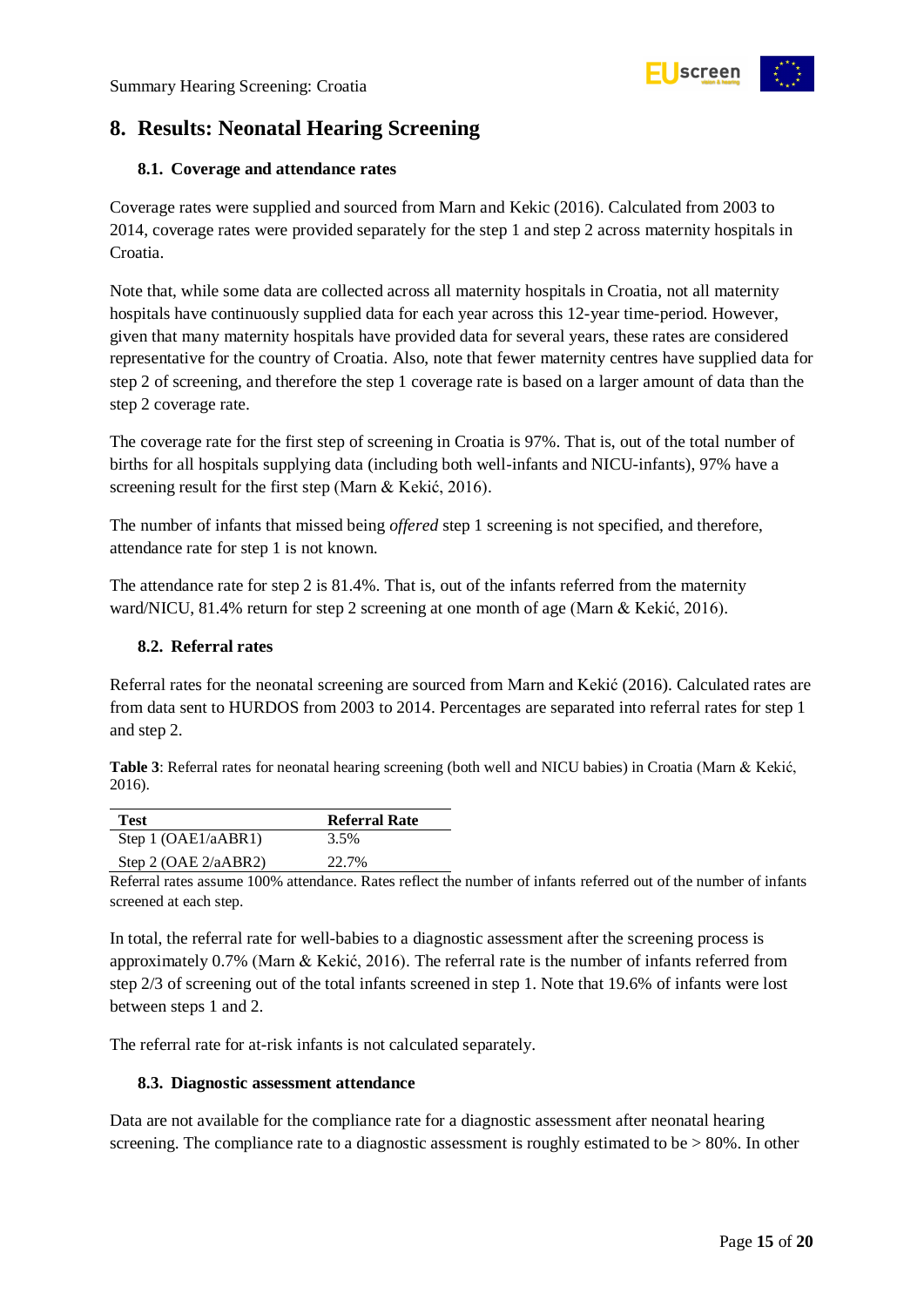

words, more than 80% of the infants referred from step 2/3 of the screening attend a diagnostic examination.

#### <span id="page-15-0"></span>**8.4. Prevalence / Diagnosis**

The prevalence values of permanent hearing loss among neonates in Zagreb, Croatia are presented in [Table 4.](#page-15-3) These prevalence values were determined during the implementation of neonatal hearing screening in Croatia, and measured in Zagreb only (Marn, 2005). Therefore, prevalence presented here may not represent the entire country of Croatia. It is unknown if more recent prevalence data are available. Prevalence was determined in 2004 based on a sample of 10 687 infants.

<span id="page-15-3"></span>**Table 4:** Prevalence of permanent hearing loss among neonates in Zagreb, Croatia (Marn, 2005).

|                                  | <b>Bilateral</b> |              | Unilateral   |           |
|----------------------------------|------------------|--------------|--------------|-----------|
|                                  | $>$ 40 dB HL     | $> 80$ dB HL | $>$ 40 dB HL | $> 80$ HL |
| Prevalence per 1000 (Marn, 2005) | 0.84             |              | 0.84         |           |

Prevalence values were calculated based on data from screening implementation. Therefore, the percentage of infants diagnosed with permanent hearing loss after neonatal hearing screening would be identical to the prevalence figures presented. Again, this data represents the Zagreb area and may not represent all of Croatia.

The prevalence of bilateral auditory neuropathy in Croatia is not available.

#### <span id="page-15-1"></span>**8.5. Treatment success**

Data are unavailable regarding the number of children with neonatal hearing loss that are fitted with hearing aids in Croatia. It is calculated that 15 children with neonatal hearing loss are fitted with cochlear implants per year (Velepic, 2018).

#### <span id="page-15-2"></span>**8.6. Screening evaluation**

The percentage of false negatives is unknown. The percentage of false positives after neonatal hearing screening is unknown.

For well and at-risk infants, the positive predictive value of a refer result is unknown.

Data on sensitivity is unavailable. Specificity is  $> 99\%$ , based on the referral rate being 0.7% (Marn & Kekić, 2016). This figure represents both well-babies and at-risk babies.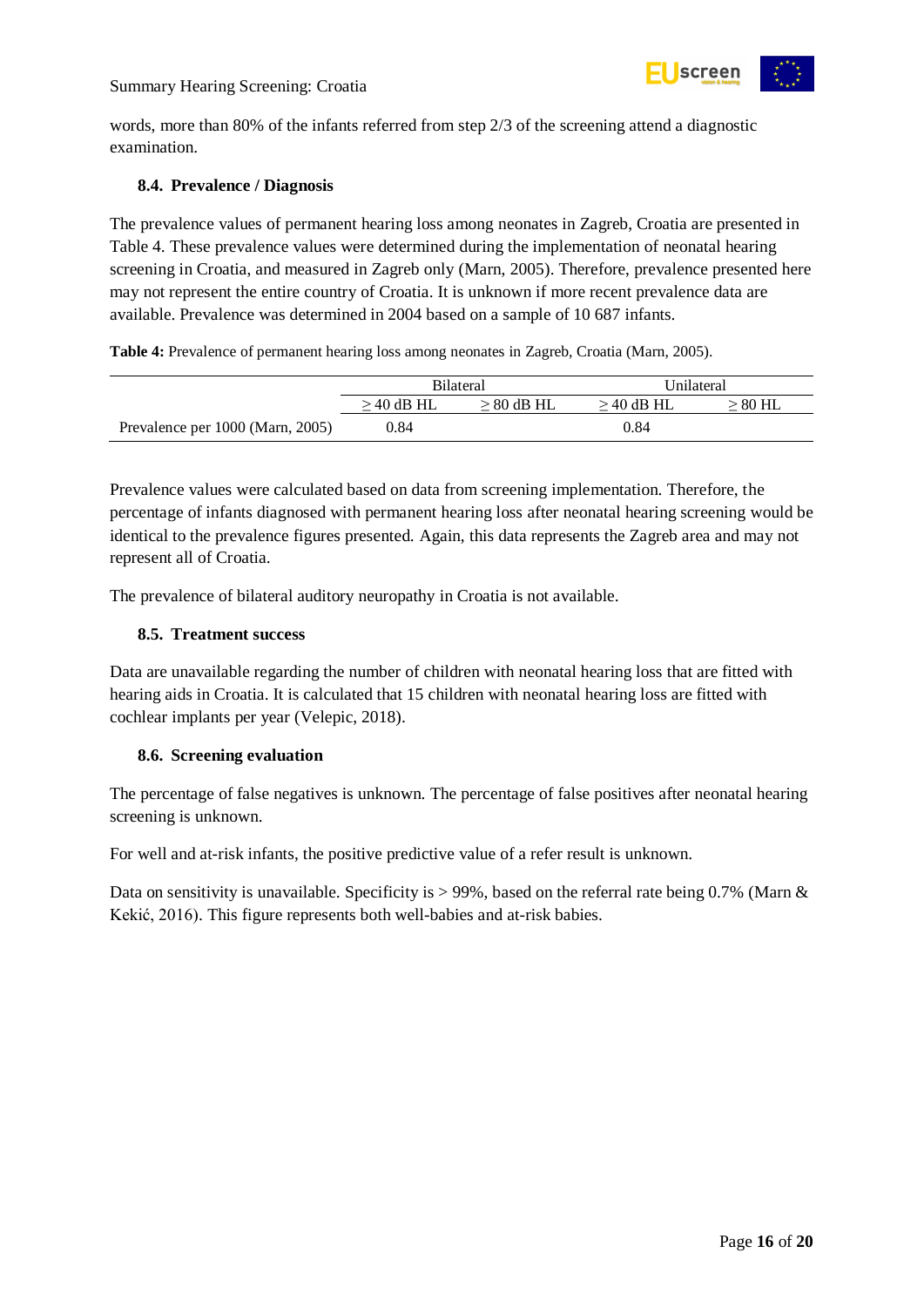

# <span id="page-16-0"></span>**9. Results: Preschool Hearing Screening**

#### <span id="page-16-1"></span>**9.1. Coverage and attendance rates**

Not applicable

#### <span id="page-16-2"></span>**9.2. Referral rates**

Not applicable

#### <span id="page-16-3"></span>**9.3. Diagnostic assessment attendance**

Not applicable.

#### <span id="page-16-4"></span>**9.4. Prevalence / Diagnosis**

Not applicable.

#### <span id="page-16-5"></span>**9.5. Screening evaluation**

Not applicable.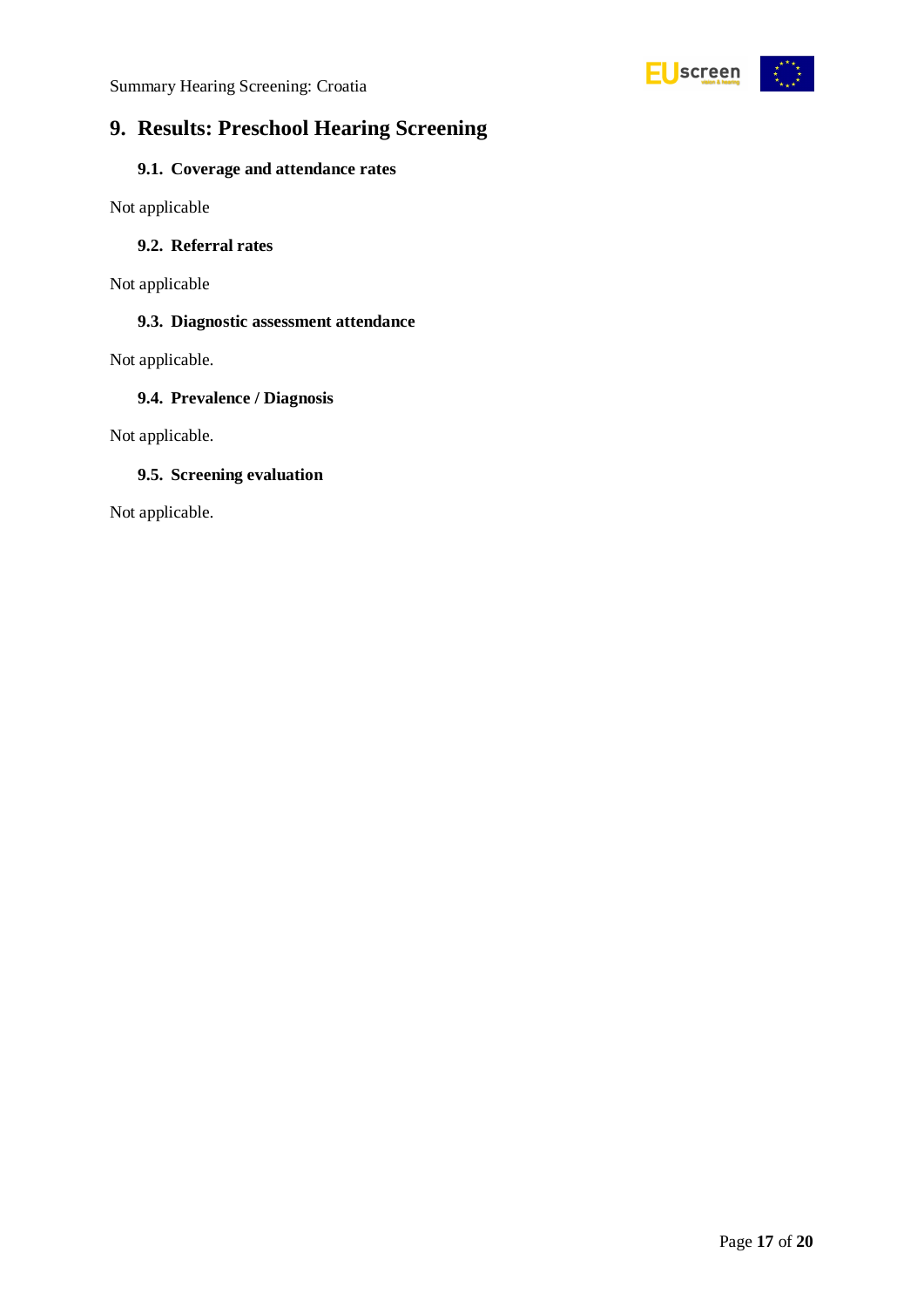

## <span id="page-17-0"></span>**10. Costs: Neonatal Hearing Screening**

Neonatal hearing screening in Croatia is free of charge for parents. There is no financial reward when parents attend hearing screening, and there is no penalty for those who do not attend hearing screening.

There has not been a cost effectiveness analysis completed in Croatia.

#### <span id="page-17-1"></span>**10.1. Screening costs**

There are no data available for the screening costs for well- and at-risk babies in Croatia.

#### <span id="page-17-2"></span>**10.2. Equipment costs**

The cost of OAE and aABR screening devices are unknown. It is expected that they are only replaced when broken or fail to function. The maintenance and disposable cost for OAE or aABR is unknown.

#### <span id="page-17-3"></span>**10.3. Staff costs**

Data are unavailable on how many hearing screening professionals exist in Croatia, though the salary is roughly estimated to be  $\epsilon$ 14 500 annually or  $\epsilon$ 7-8 per hour. The educational cost for hearing screening professionals is unknown.

#### <span id="page-17-4"></span>**10.4. Diagnostic costs**

The cost for a diagnostic assessment is  $\epsilon$ 21 per OAE,  $\epsilon$ 35 per ABR,  $\epsilon$ 41 per ASSR,  $\epsilon$ 4 per tympanometry, and  $E15$  for a clinical assessment.

#### <span id="page-17-5"></span>**10.5. Amplification costs**

In Croatia, all children are treated for hearing loss.

For hearing aids, the estimated cost is  $\epsilon$ 300, which is covered by health insurance. Higher-end technology can be paid out of pocket. Each visit to the ENT/audiologists for assessment and treatment costs  $£15-30$ . It is estimated that children require 2-3 follow-up visits per year.

For cochlear implants, it is roughly estimated that the cost of the device is €13 000, plus €600 for the operation. As indicated, each visit to the ENT/audiologist for assessment and treatment costs  $\epsilon$ 15-30. It is roughly estimated that approximately 10 visits are required for the first year of implantation and 2-3 visits for each subsequent year (Velepic, 2018).

#### <span id="page-17-6"></span>**10.6. Social costs**

Specialized schools specifically for deaf and hard of hearing students are not available in Croatia. Children with hearing impairment attend regular schools unless they have multiple disabilities or additional impairments preventing them from attending mainstream schools. The number of children attending these schools and cost information are unknown.

In mainstream schools, professionals are available to support children who are deaf or hard of hearing.

The cost of special support in mainstream schools for deaf and hard of hearing students is not known.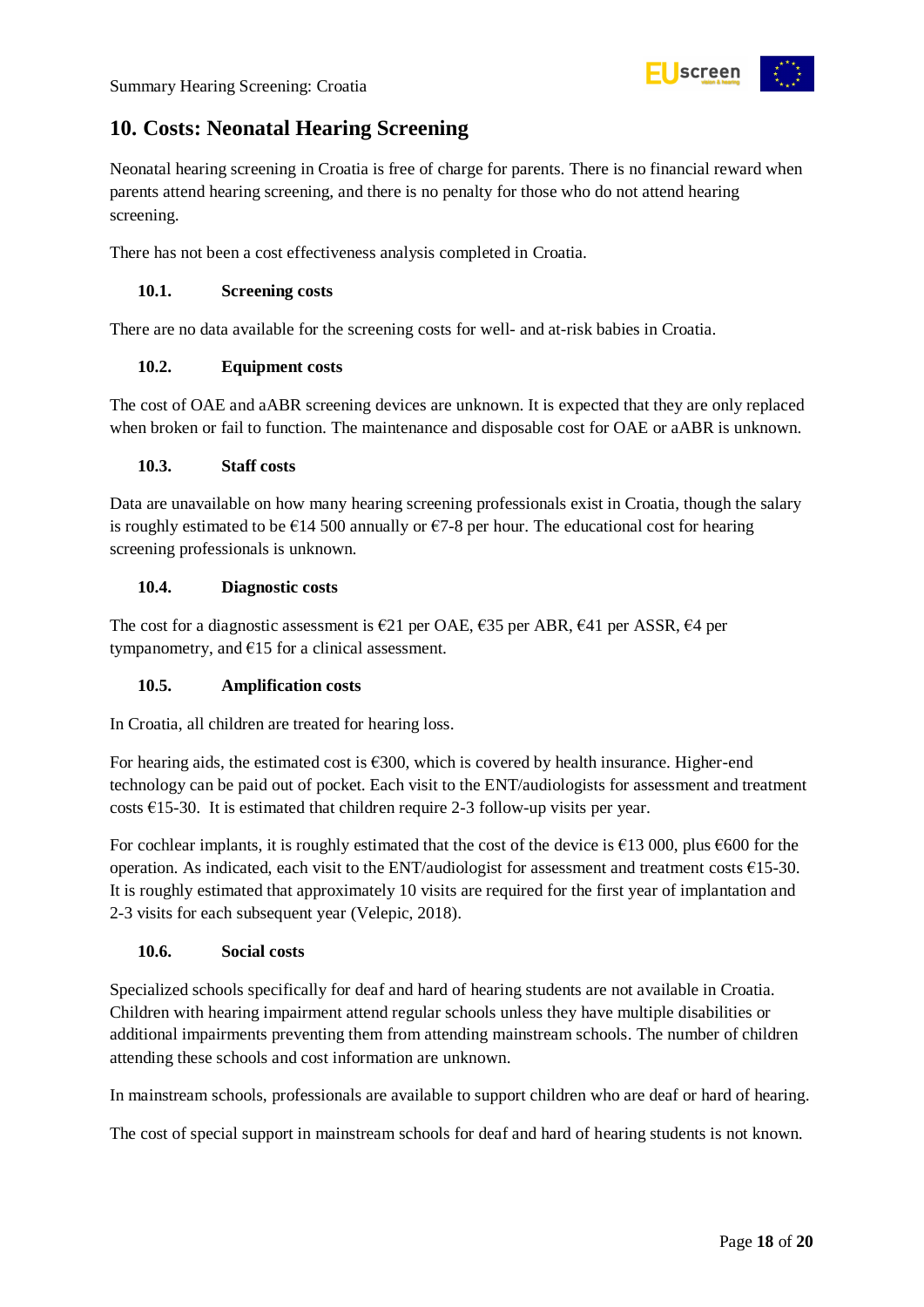

# <span id="page-18-0"></span>**11. Costs: Preschool Hearing Screening**

### <span id="page-18-1"></span>**11.1. Screening costs**

Not applicable.

#### <span id="page-18-2"></span>**11.2. Equipment costs**

Not applicable.

<span id="page-18-3"></span>**11.3. Staff costs**

Not applicable.